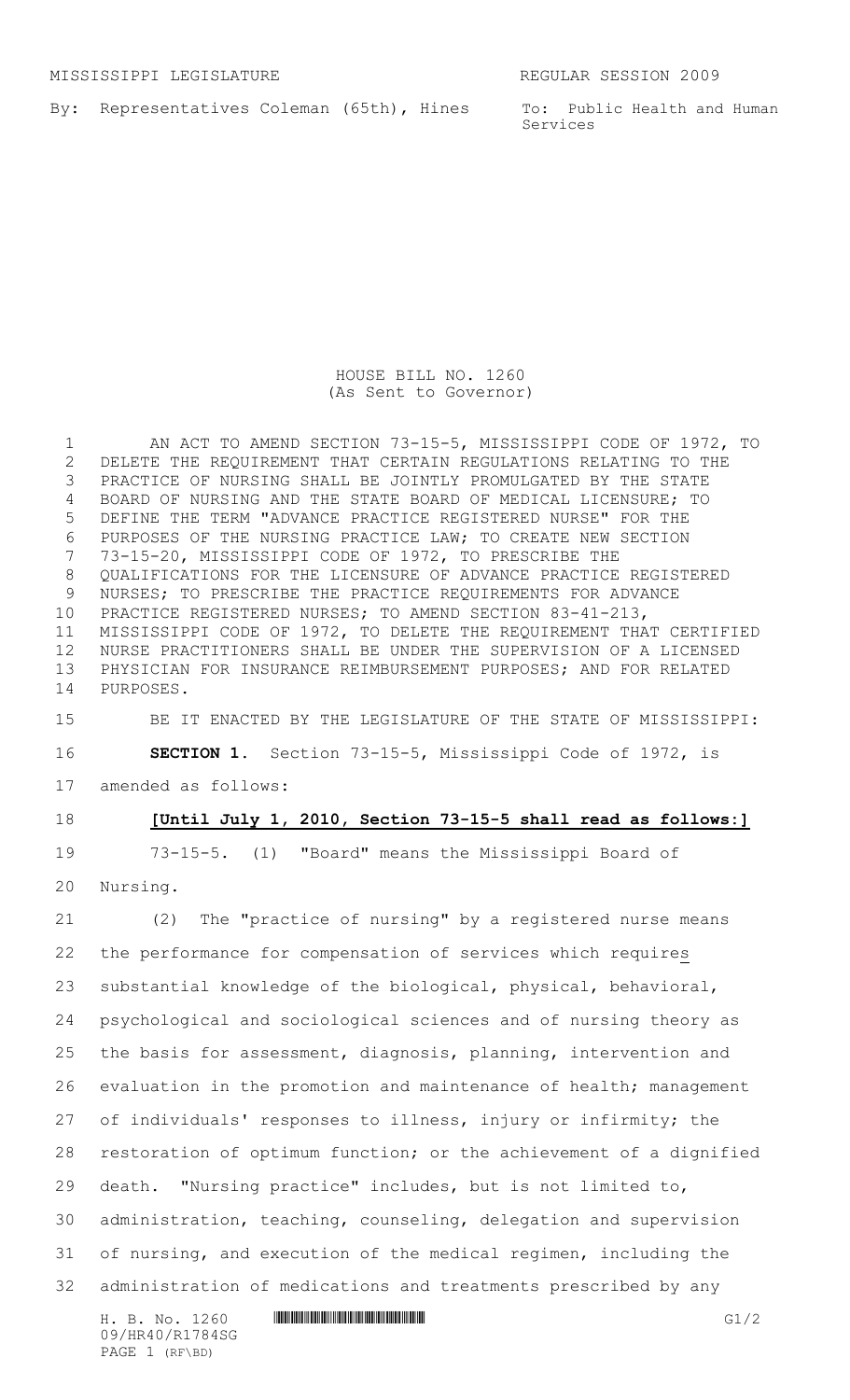foregoing shall not be deemed to include acts of medical diagnosis or prescriptions of medical, therapeutic or corrective measures, except as may be set forth by rules and regulations promulgated **\* \* \*** and implemented by the Mississippi Board of Nursing. (3) "Clinical nurse specialist practice" by a certified 40 clinical nurse specialist means the delivery of advanced practice nursing care to individuals or groups using advanced diagnostic and assessment skills to manage and improve the health status of individuals and families; diagnose human responses to actual or potential health problems; plan for health promotion, disease prevention, and therapeutic intervention in collaboration with the patient or client; implement therapeutic interventions based on 47 the nurse specialist's area of expertise and within the scope of advanced nursing practice, including, but not limited to, direct patient care, counseling, teaching, collaboration with other licensed health care providers; and, coordination of health care as necessary and appropriate and evaluation of the effectiveness of care. (4) "Advanced nursing practice" means, in addition to the practice of professional nursing, the performance of advanced-level nursing approved by the board which, by virtue of graduate education and experience are appropriately performed by an advanced practice registered nurse. The advanced practice 58 registered nurse may diagnose, treat and manage medical conditions. This may include prescriptive authority as identified by the board. Advanced practice registered nurses must practice in a collaborative/consultative relationship with a physician or dentist with an unrestricted license to practice in the State of

licensed or legally authorized physician or dentist. The

Mississippi and advanced nursing must be performed within the

64 framework of a standing protocol or practice guidelines, as

appropriate.

 $H. B. No. 1260$  . HENGING THE SET OF SET OF SET OF SET OF SET OF SET OF SET OF SET OF SET OF SET OF SET OF SET OF SET OF SET OF SET OF SET OF SET OF SET OF SET OF SET OF SET OF SET OF SET OF SET OF SET OF SET OF SET OF SET 09/HR40/R1784SG PAGE 2 (RF\BD)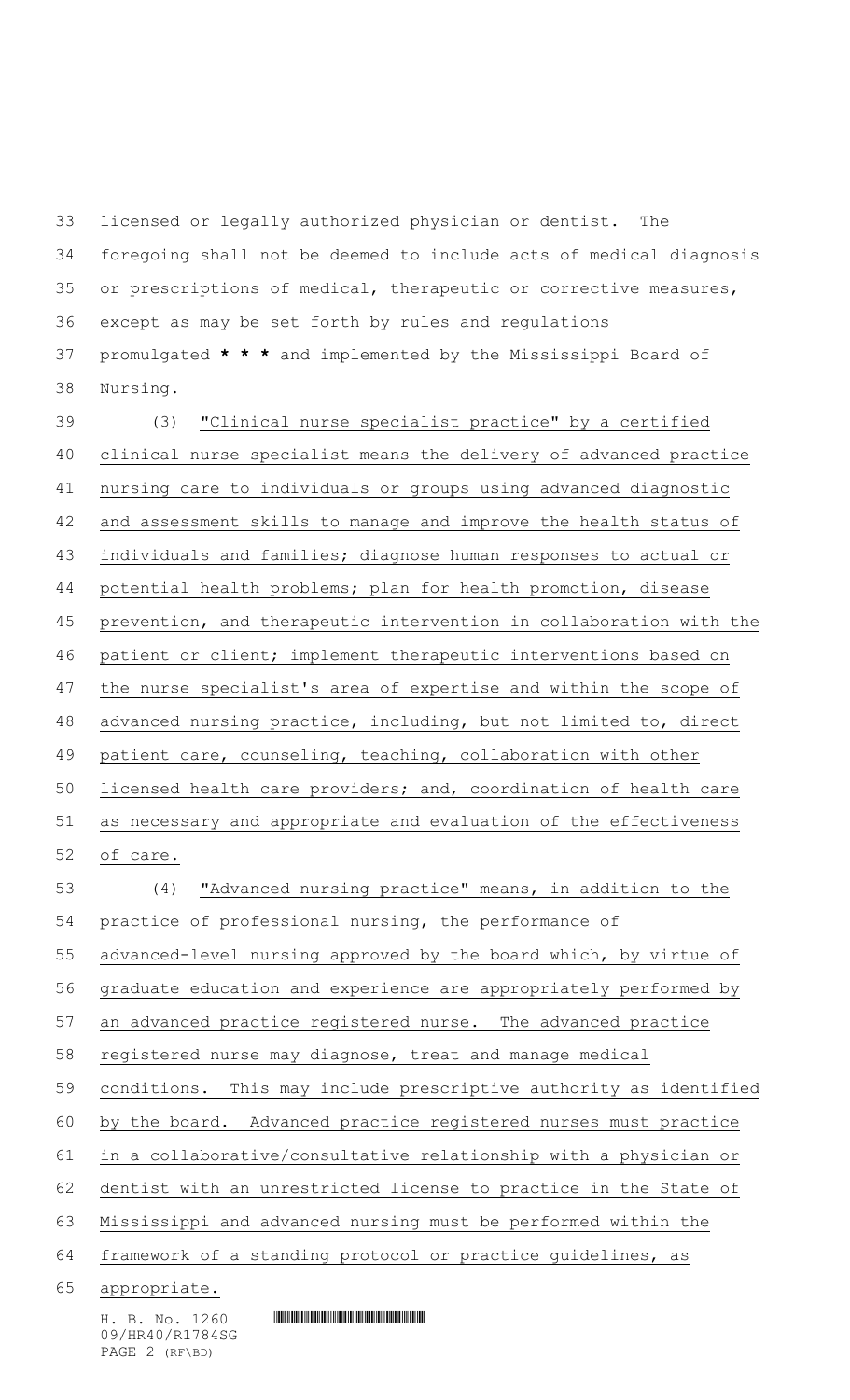(5) The "practice of nursing" by a licensed practical nurse means the performance for compensation of services requiring basic knowledge of the biological, physical, behavioral, psychological and sociological sciences and of nursing procedures which do not require the substantial skill, judgment and knowledge required of a registered nurse. These services are performed under the direction of a registered nurse or a licensed physician or licensed dentist and utilize standardized procedures in the observation and care of the ill, injured and infirm; in the maintenance of health; in action to safeguard life and health; and in the administration of medications and treatments prescribed by any licensed physician or licensed dentist authorized by state law to prescribe. On a selected basis, and within safe limits, the role of the licensed practical nurse shall be expanded by the board under its rule-making authority to more complex procedures and settings commensurate with additional preparation and experience.

 (6) A "license" means an authorization to practice nursing as a registered nurse or a licensed practical nurse designated herein.

 (7) A "registered nurse" is a person who is licensed or holds the privilege to practice under the provisions of this article and who practices nursing as defined herein. "R.N." is the abbreviation for the title of Registered Nurse.

 (8) A "licensed practical nurse" is a person who is licensed or holds the privilege to practice under this article and who practices practical nursing as defined herein. "L.P.N." is the abbreviation for the title of Licensed Practical Nurse.

 (9) A "registered nurse in clinical practice" is one who functions in any health care delivery system which provides nursing services.

 (10) A "clinical nurse specialist" is a person licensed or holds the privilege to practice under this article in this state

 $H. B. No. 1260$  . HENGING THE SET OF SET OF SET OF SET OF SET OF SET OF SET OF SET OF SET OF SET OF SET OF SET OF SET OF SET OF SET OF SET OF SET OF SET OF SET OF SET OF SET OF SET OF SET OF SET OF SET OF SET OF SET OF SET 09/HR40/R1784SG PAGE 3 (RF\BD)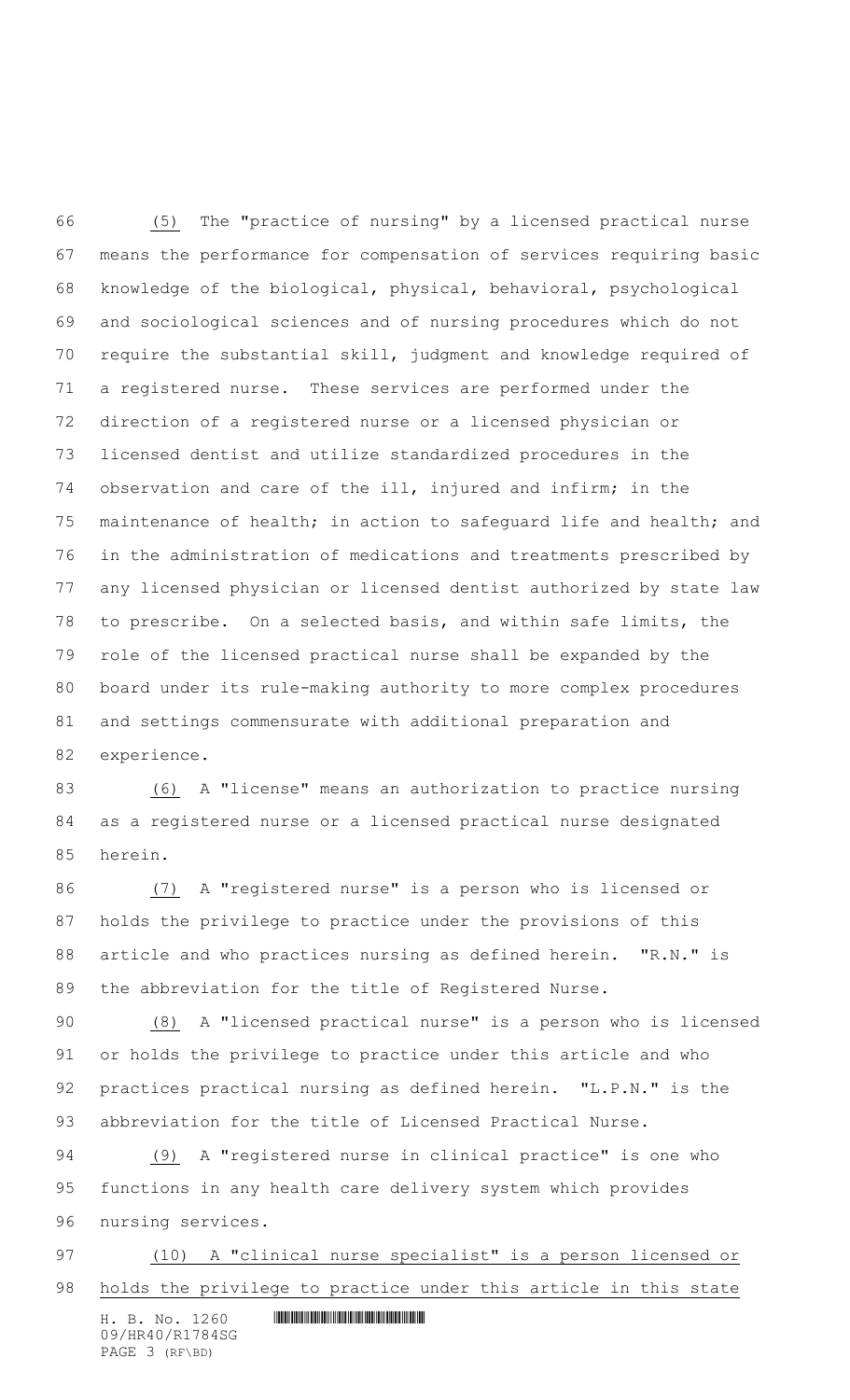to practice professional nursing and who in this state practices

 advanced nursing as defined herein. "C.N.S." is the abbreviation for the title of Clinical Nurse Specialist.

 (11) An "advance practice registered nurse" is a person who is licensed or holds the privilege to practice under this article and who is certified in advanced practice registered nurse or specialized nursing practice and includes certified registered nurse midwives, certified registered nurse anesthetists and certified nurse practitioners. "C.N.M" is the abbreviation for the title of Certified Nurse Midwife, "C.R.N.A." is the abbreviation for the title of Certified Registered Nurse Anesthetist. "C.N.P." is the abbreviation for the title of Certified Nurse Practitioner.

 (12) A "nurse educator" is a registered nurse who meets the criteria for faculty as set forth in a state-accredited program of nursing for registered nurses, or a state-approved program of nursing for licensed practical nurses, and who functions as a faculty member.

117 (13) A "consumer representative" is a person representing the interests of the general public, who may use services of a health agency or health professional organization or its members but who is neither a provider of health services, nor employed in the health services field, nor holds a vested interest in the provision of health services at any level, nor has an immediate family member who holds vested interests in the provision of health services at any level.

 (14) "Privilege to practice" means the authorization to practice nursing in the state as described in the Nurse Licensure Compact provided for in Section 73-15-22.

 (15) "Licensee" is a person who has been issued a license to practice nursing in the state or who holds the privilege to practice nursing in the state.

 $H. B. No. 1260$  . HENGING THE SET OF SET OF SET OF SET OF SET OF SET OF SET OF SET OF SET OF SET OF SET OF SET OF SET OF SET OF SET OF SET OF SET OF SET OF SET OF SET OF SET OF SET OF SET OF SET OF SET OF SET OF SET OF SET 09/HR40/R1784SG PAGE 4 (RF\BD)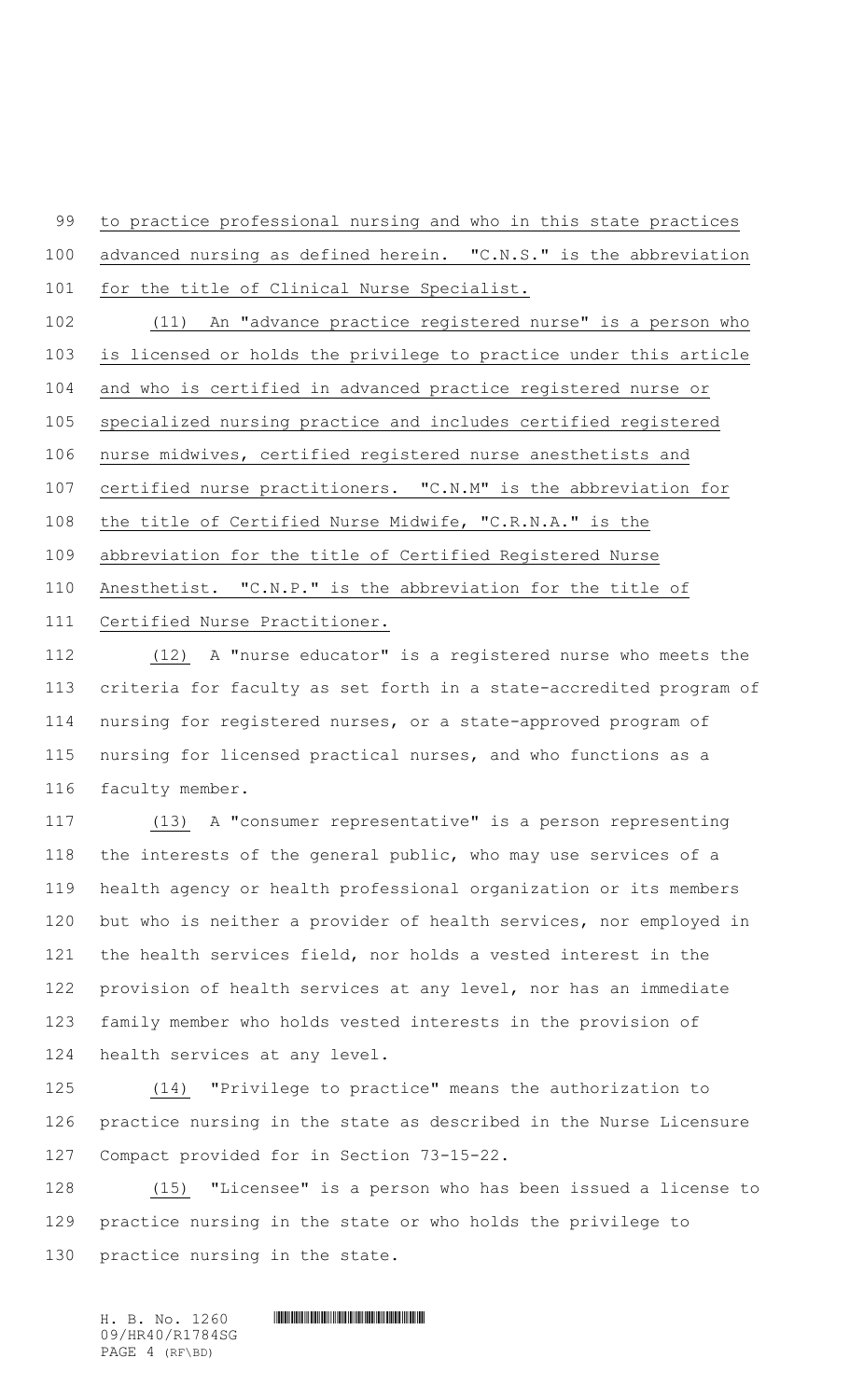### **[From and after July 1, 2010, Section 73-15-5 shall read as**

#### **follows:]**

 73-15-5. (1) "Board" means the Mississippi Board of Nursing.

 (2) The "practice of nursing" by a registered nurse means the performance for compensation of services which require substantial knowledge of the biological, physical, behavioral, psychological and sociological sciences and of nursing theory as the basis for assessment, diagnosis, planning, intervention and 140 evaluation in the promotion and maintenance of health; management of individuals' responses to illness, injury or infirmity; the restoration of optimum function; or the achievement of a dignified death. "Nursing practice" includes, but is not limited to, administration, teaching, counseling, delegation and supervision of nursing, and execution of the medical regimen, including the administration of medications and treatments prescribed by any licensed or legally authorized physician or dentist. The foregoing shall not be deemed to include acts of medical diagnosis or prescriptions of medical, therapeutic or corrective measures, except as may be set forth by rules and regulations promulgated jointly by the State Board of Medical Licensure and the Mississippi Board of Nursing and implemented by the Mississippi Board of Nursing.

 (3) The "practice of nursing" by a licensed practical nurse means the performance for compensation of services requiring basic knowledge of the biological, physical, behavioral, psychological and sociological sciences and of nursing procedures which do not require the substantial skill, judgment and knowledge required of a registered nurse. These services are performed under the direction of a registered nurse or a licensed physician or licensed dentist and utilize standardized procedures in the observation and care of the ill, injured and infirm; in the maintenance of health; in action to safeguard life and health; and

 $H. B. No. 1260$  . HENANGE THE SET OF SET OF SET OF SET OF SET OF SET OF SET OF SET OF SET OF SET OF SET OF SET OF SET OF SET OF SET OF SET OF SET OF SET OF SET OF SET OF SET OF SET OF SET OF SET OF SET OF SET OF SET OF SET 09/HR40/R1784SG PAGE 5 (RF\BD)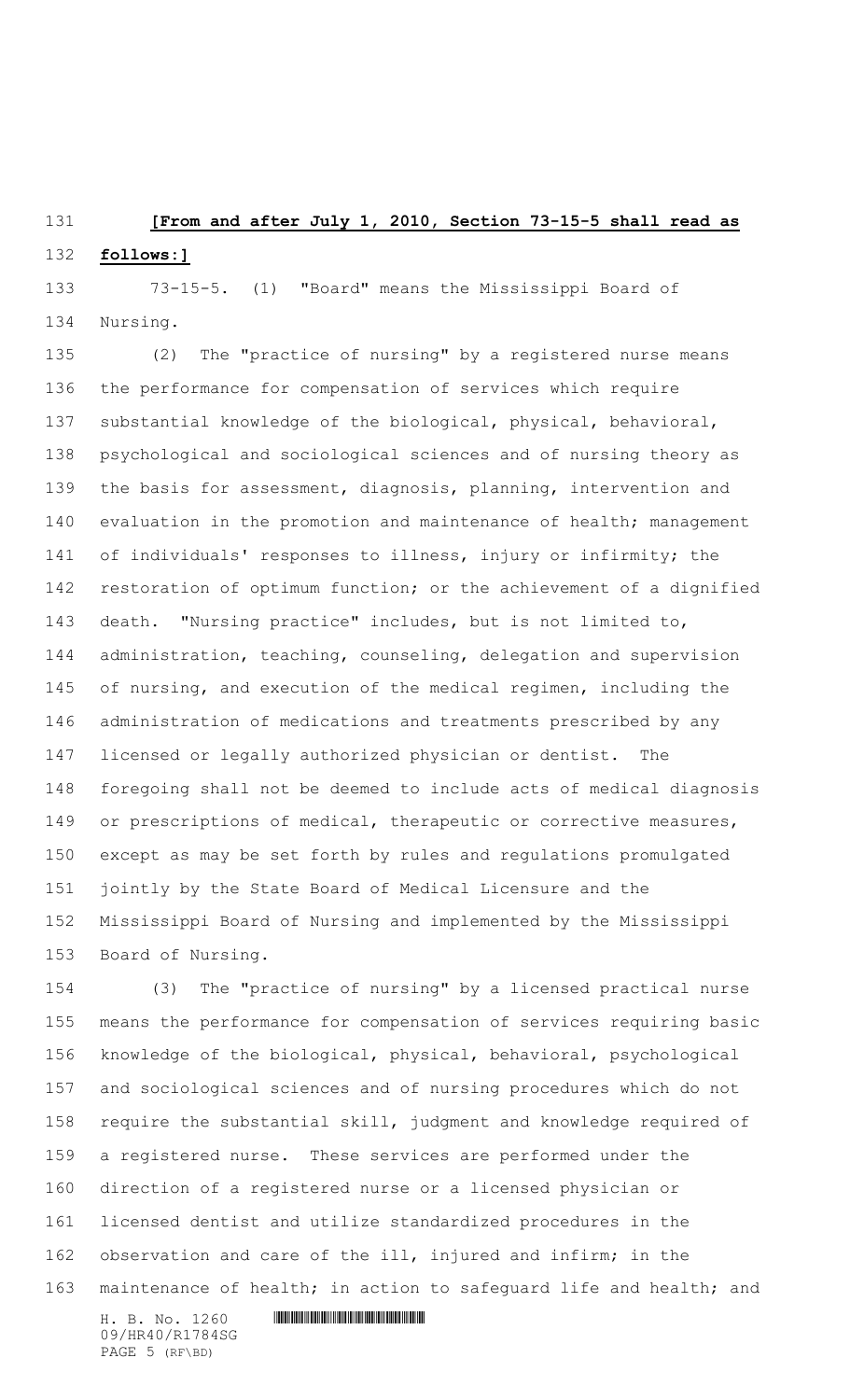in the administration of medications and treatments prescribed by any licensed physician or licensed dentist authorized by state law to prescribe. On a selected basis, and within safe limits, the role of the licensed practical nurse shall be expanded by the board under its rule-making authority to more complex procedures and settings commensurate with additional preparation and experience.

 (4) A "license" means an authorization to practice nursing as a registered nurse or a licensed practical nurse designated herein.

 (5) A "registered nurse" is a person who is licensed or holds the privilege to practice under the provisions of this article and who practices nursing as defined herein. "R.N." is the abbreviation for the title of Registered Nurse.

 (6) A "licensed practical nurse" is a person who is licensed or holds the privilege to practice under this article and who practices practical nursing as defined herein. "L.P.N." is the abbreviation for the title of Licensed Practical Nurse.

 (7) A "registered nurse in clinical practice" is one who functions in any health care delivery system which provides nursing services.

 (8) A "nurse educator" is a registered nurse who meets the criteria for faculty as set forth in a state accredited program of nursing for registered nurses, or a state approved program of nursing for licensed practical nurses, and who functions as a faculty member.

 (9) A "consumer representative" is a person representing the interests of the general public, who may use services of a health agency or health professional organization or its members but who is neither a provider of health services, nor employed in the health services field, nor holds a vested interest in the provision of health services at any level, nor has an immediate

09/HR40/R1784SG PAGE 6 (RF\BD)

 $H. B. No. 1260$  . HENGING THE SET OF SET OF SET OF SET OF SET OF SET OF SET OF SET OF SET OF SET OF SET OF SET OF SET OF SET OF SET OF SET OF SET OF SET OF SET OF SET OF SET OF SET OF SET OF SET OF SET OF SET OF SET OF SET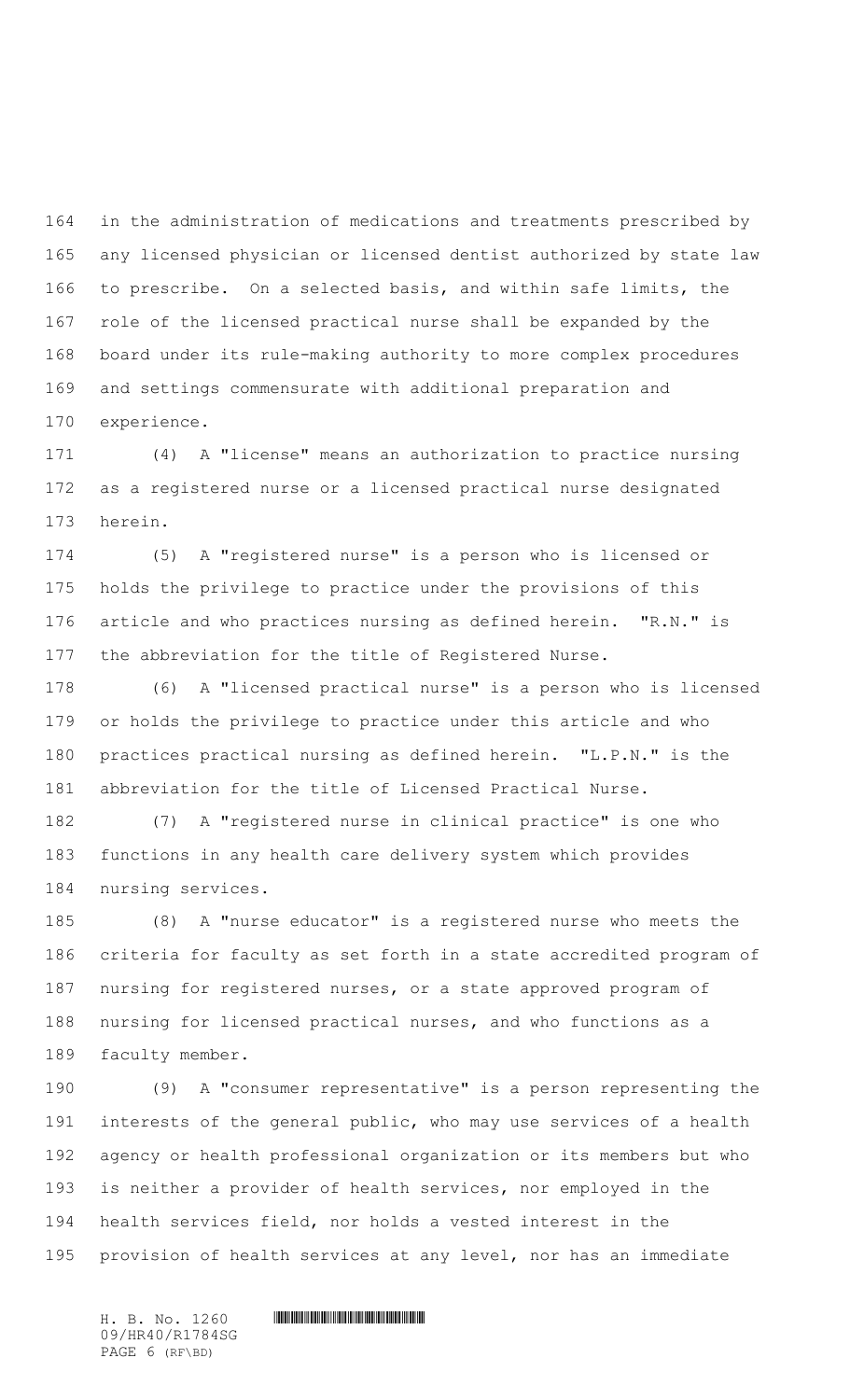family member who holds vested interests in the provision of health services at any level.

 (10) "Privilege to practice" means the authorization to practice nursing in the state as described in the Nurse Licensure Compact provided for in Section 73-15-22.

 (11) "Licensee" is a person who has been issued a license to practice nursing in the state or who holds the privilege to practice nursing in the state.

 **SECTION 2.** The following shall be codified as Section 73-15-20, Mississippi Code of 1972:

 73-15-20. (1) **Advanced practice registered nurses.** Any nurse desiring to be certified as an advanced practice registered nurse shall apply to the board and submit proof that he or she holds a current license to practice professional nursing and that he or she meets one or more of the following requirements:

 (a) Satisfactory completion of a formal post-basic educational program of at least one (1) academic year, the primary purpose of which is to prepare nurses for advanced or specialized practice.

 (b) Certification by a board-approved certifying body. Such certification shall be required for initial state certification and any recertification as a registered nurse anesthetist, nurse practitioner or nurse midwife. The board may by rule provide for provisional or temporary state certification of graduate nurse practitioners for a period of time determined to be appropriate for preparing and passing the National Certification Examination. Those with provisional or temporary certifications must practice under the direct supervision of a licensed physician or a certified nurse practitioner or certified nurse midwife with at least five (5) years of experience. (c) Graduation from a program leading to a master's or

 post-master's degree in a nursing clinical specialty area with preparation in specialized practitioner skills.

 $H. B. No. 1260$  . HENANGE THE SET OF SET OF SET OF SET OF SET OF SET OF SET OF SET OF SET OF SET OF SET OF SET OF SET OF SET OF SET OF SET OF SET OF SET OF SET OF SET OF SET OF SET OF SET OF SET OF SET OF SET OF SET OF SET 09/HR40/R1784SG PAGE 7 (RF\BD)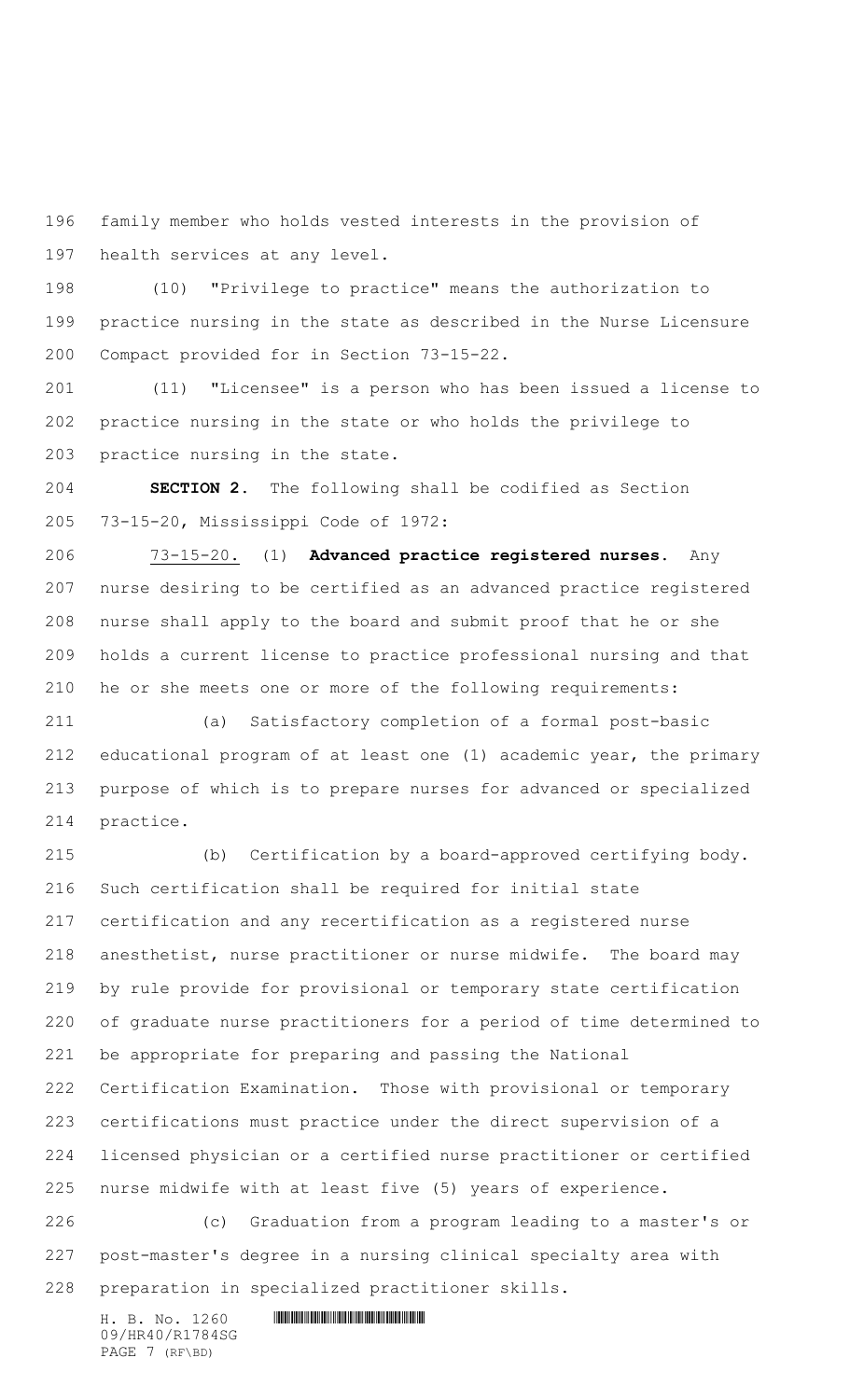(2) **Rulemaking**. The board shall provide by rule the appropriate requirements for advanced practice registered nurses in the categories of certified registered nurse anesthetist, certified nurse midwife and advance practice registered nurse.

 (3) **Collaboration**. An advanced practice registered nurse shall perform those functions authorized in this section within a collaborative/consultative relationship with a dentist or physician with an unrestricted license to practice dentistry or medicine in this state and within an established protocol or practice guidelines, as appropriate, that is filed with the board upon license application, license renewal, after entering into a new collaborative/consultative relationship or making changes to the protocol or practice guidelines or practice site. The board shall review and approve the protocol to ensure compliance with applicable regulatory standards. The advanced practice registered nurse may not practice as an APRN if there is no collaborative/consultative relationship with a physician or dentist and a board-approved protocol or practice guidelines.

 (4) **Renewal.** The board shall renew a license for an advanced practice registered nurse upon receipt of the renewal application, fees and protocol or practice guidelines. The board shall adopt rules establishing procedures for license renewals. The board shall by rule prescribe continuing education requirements for advanced practice nurses not to exceed forty (40) hours biennially as a condition for renewal of a license or certificate.

 (5) **Reinstatement**. Advanced practice registered nurses may reinstate a lapsed privilege to practice upon submitting documentation of a current active license to practice professional nursing, a reinstatement application and fee, a protocol or practice guidelines, documentation of current certification as an advanced practice nurse in a designated area of practice by a national certification organization recognized by the board and

 $H. B. No. 1260$  . HENANGE THE SET OF SET OF SET OF SET OF SET OF SET OF SET OF SET OF SET OF SET OF SET OF SET OF SET OF SET OF SET OF SET OF SET OF SET OF SET OF SET OF SET OF SET OF SET OF SET OF SET OF SET OF SET OF SET 09/HR40/R1784SG PAGE 8 (RF\BD)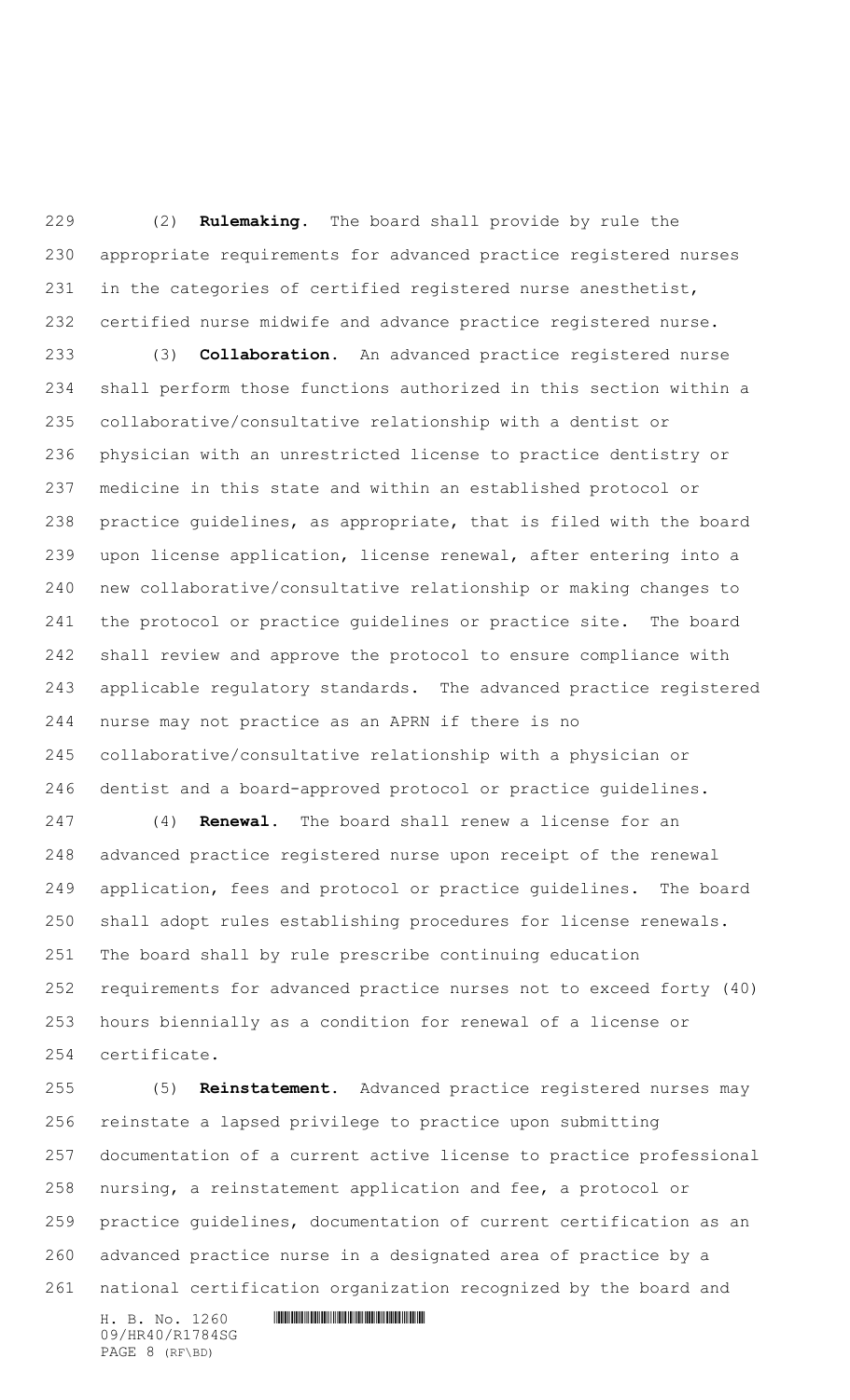documentation of at least forty (40) hours of continuing education related to the advanced clinical practice of the nurse practitioner within the previous two-year period. The board shall adopt rules establishing the procedure for reinstatement.

 (6) **Changes in status**. The advanced practice registered nurse shall notify the board immediately regarding changes in the collaborative/consultative relationship with a licensed physician or dentist. If changes leave the advanced practice registered nurse without a board-approved collaborative/consultative relationship with a physician or dentist, the advanced practice nurse may not practice as an advanced practice registered nurse.

 (7) **Practice requirements.** The advanced practice registered nurse shall practice:

 (a) According to standards and guidelines of the National Certification Organization.

 (b) In a collaborative/consultative relationship with a licensed physician whose practice is compatible with that of the nurse practitioner. Certified registered nurse anesthetists may collaborate/consult with licensed dentists. The advanced practice nurse must be able to communicate reliably with a collaborating/consulting physician or dentist while practicing.

 (c) According to a board-approved protocol or practice guidelines.

 (d) Advanced practice registered nurses practicing as nurse anesthetists must practice according to board-approved practice guidelines that address pre-anesthesia preparation and evaluation; anesthesia induction, maintenance, and emergence; post-anesthesia care; peri-anesthetic and clinical support functions.

 (e) Advanced practice registered nurses practicing in other specialty areas must practice according to a board-approved protocol that has been mutually agreed upon by the nurse

practitioner and a Mississippi licensed physician or dentist whose

 $H. B. No. 1260$  . HENANGE THE SET OF SET OF SET OF SET OF SET OF SET OF SET OF SET OF SET OF SET OF SET OF SET OF SET OF SET OF SET OF SET OF SET OF SET OF SET OF SET OF SET OF SET OF SET OF SET OF SET OF SET OF SET OF SET 09/HR40/R1784SG PAGE 9 (RF\BD)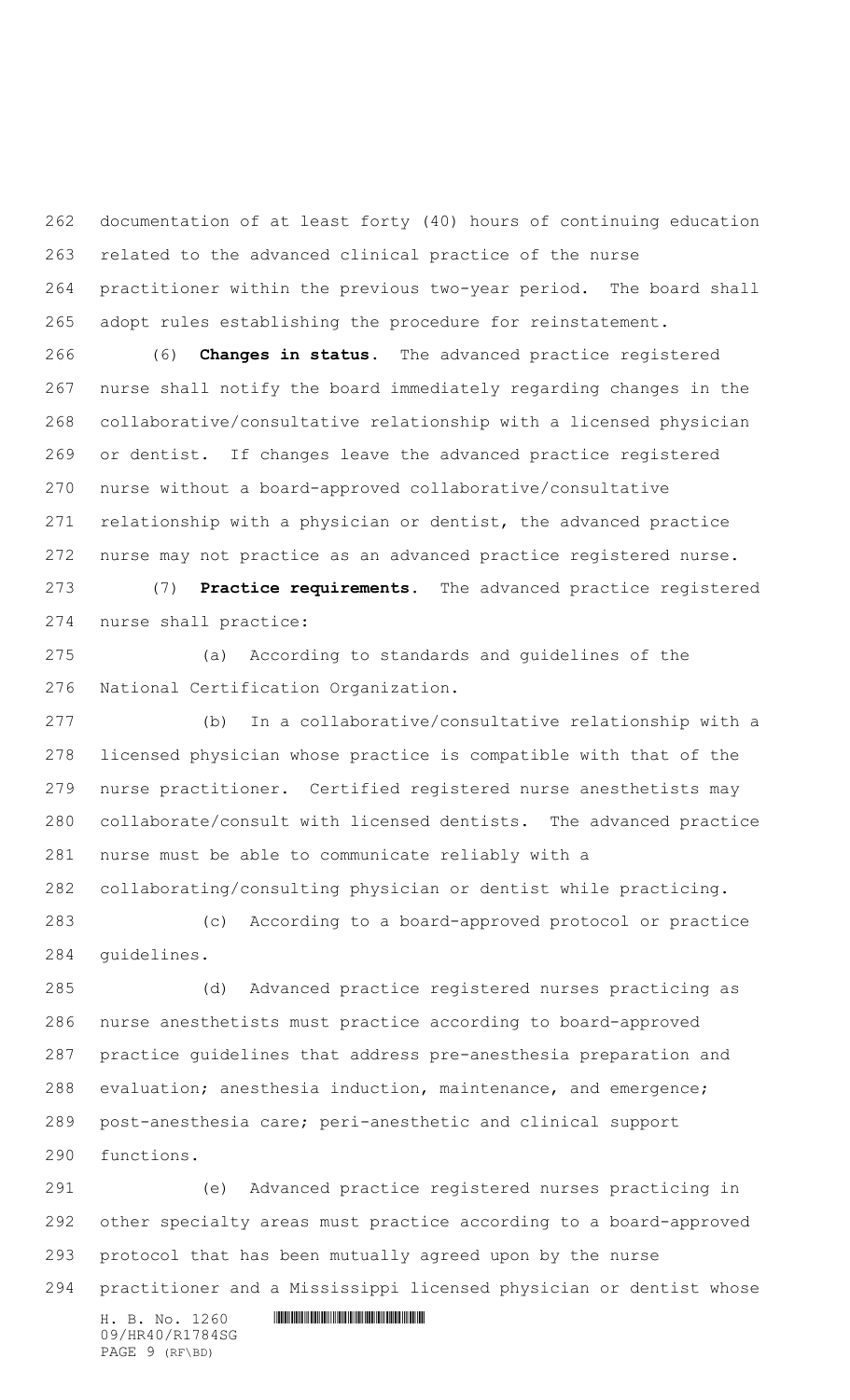practice or prescriptive authority is not limited as a result of voluntary surrender or legal/regulatory order.

 (f) Each collaborative/consultative relationship shall include and implement a formal quality assurance/quality improvement program which shall be maintained on site and shall be available for inspection by representatives of the board. This quality assurance/quality improvement program must be sufficient to provide a valid evaluation of the practice and be a valid basis for change, if any.

 (g) Nurse practitioners may not write prescriptions for, dispense or order the use of or administration of any schedule of controlled substances except as contained in this chapter.

 (8) **Prescribing controlled substances and medications.**  Certified nurse midwives and certified nurse practitioners may apply for controlled substance prescriptive authority after completing a board-approved educational program. Certified nurse midwives and certified nurse practitioners who have completed the program and received prescription authority from the board may prescribe Schedules II-V. The words "administer," "controlled substances" and "ultimate user," shall have the same meaning as set forth in Section 41-29-105, unless the context otherwise requires. The board shall promulgate rules governing prescribing of controlled substances, including distribution, record keeping, drug maintenance, labeling and distribution requirements and prescription guidelines for controlled substances and all medications. Prescribing any controlled substance in violation of the rules promulgated by the board shall constitute a violation of Section 73-15-29(1)(f), (k) and (l) and shall be grounds for disciplinary action. The prescribing, administering or distributing of any legend drug or other medication in violation of the rules promulgated by the board shall constitute a violation

09/HR40/R1784SG PAGE 10 (RF\BD)

 $H. B. No. 1260$  . HENGING THE SET OF SET OF SET OF SET OF SET OF SET OF SET OF SET OF SET OF SET OF SET OF SET OF SET OF SET OF SET OF SET OF SET OF SET OF SET OF SET OF SET OF SET OF SET OF SET OF SET OF SET OF SET OF SET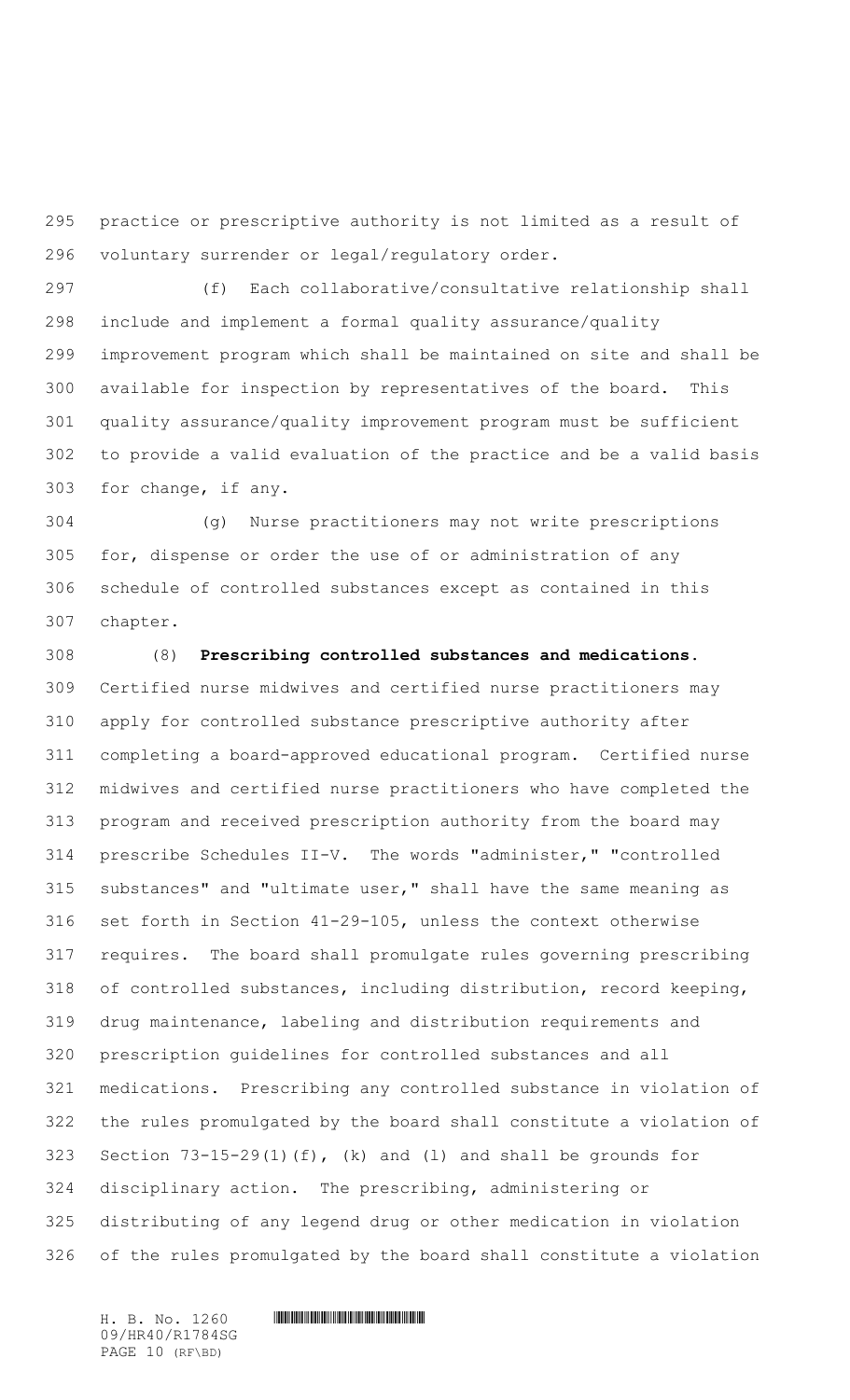of Section 73-15-29(1)(f), (k) and (l) and shall be grounds for disciplinary action.

 (9) Section 73-15-20 shall stand repealed from and after July 1, 2010.

 **SECTION 3.** Section 83-41-213, Mississippi Code of 1972, is amended as follows:

# **[Until July 1, 2010, Section 83-41-213 shall read as follows:]**

 83-41-213. **\* \* \*** From and after January 1, 1999, whenever any policy of insurance or any medical service plan or hospital service contract or hospital and medical service contract issued, delivered, administered, continued or renewed in this state provides for reimbursement for any service which is within the lawful scope of practice of a duly certified nurse practitioner **\* \* \*** as provided for by rules and regulations implemented by the Mississippi Board of Nursing under Section 73-15-5(2), the insured or other person entitled to benefits under such policy shall be entitled to reimbursement for such services, whether such services are performed by a duly licensed physician or by a duly certified nurse practitioner **\* \* \***, notwithstanding any provision to the contrary in any statute or in such policy, plan or contract. Duly certified nurse practitioners shall be entitled to participate in such policies, plans or contracts providing for the services of nurse practitioners **\* \* \***, as authorized by the rules and regulations implemented by the Mississippi Board of Nursing under Section 73-15-5(2). Reimbursement shall be based on services rendered by a duly certified nurse practitioner.

 It is the intent of the Legislature by this section to provide for increased access of health delivery services to the underserved **\* \* \***.

**\* \* \***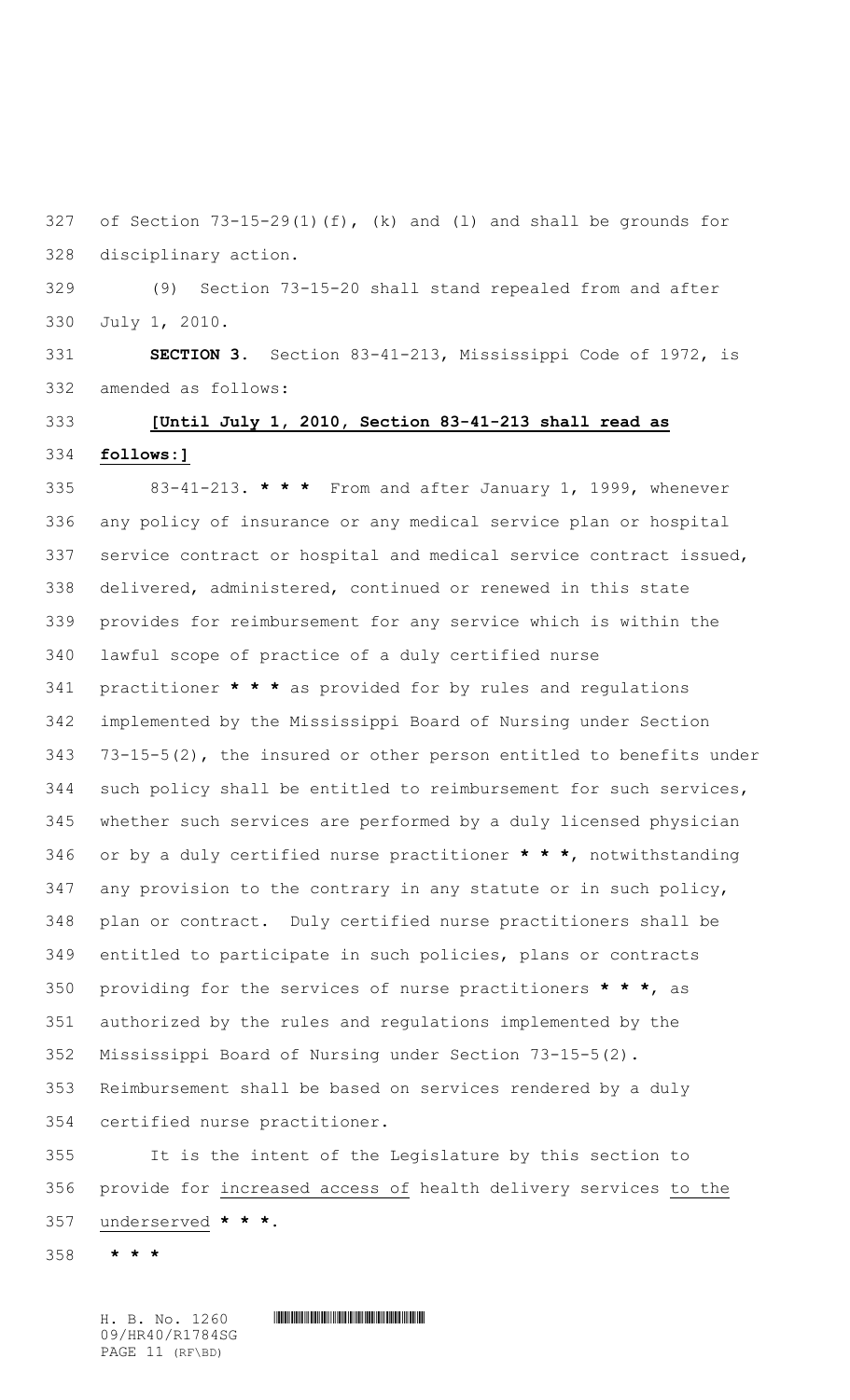## **[From and after July 1, 2010, Section 83-41-213 shall read as**

### **follows:]**

 83-41-213. (1) From and after January 1, 1999, whenever any policy of insurance or any medical service plan or hospital service contract or hospital and medical service contract issued, delivered, administered, continued or renewed in this state provides for reimbursement for any service which is within the lawful scope of practice of a duly certified nurse practitioner working under the supervision of a duly licensed physician as provided for by rules and regulations implemented by the Mississippi Board of Nursing under Section 73-15-5(2), the insured or other person entitled to benefits under such policy shall be entitled to reimbursement for such services, whether such services are performed by a duly licensed physician or by a duly certified nurse practitioner working under the supervision of a duly licensed physician, notwithstanding any provision to the contrary in any statute or in such policy, plan or contract. Duly certified nurse practitioners shall be entitled to participate in such policies, plans or contracts providing for the services of nurse practitioners working under the supervision of a duly licensed physician, as authorized by the rules and regulations implemented by the Mississippi Board of Nursing under Section 73-15-5(2). Reimbursement shall be based on services rendered by a duly certified nurse practitioner.

 It is the intent of the Legislature by this section to provide for expanded health delivery services and to provide for some reduction of the cost of medical services where possible; and any payments made hereunder shall either be in lieu of payments to physicians or payments to physicians shall be reduced by that amount paid to a nurse practitioner for the performance of authorized services by such practitioner.

 (2) Any action taken to prohibit nurses from practicing in a manner consistent with Section 73-15-1 et seq., including any

09/HR40/R1784SG PAGE 12 (RF\BD)

### $H. B. No. 1260$  . HENGING THE SET OF SET OF SET OF SET OF SET OF SET OF SET OF SET OF SET OF SET OF SET OF SET OF SET OF SET OF SET OF SET OF SET OF SET OF SET OF SET OF SET OF SET OF SET OF SET OF SET OF SET OF SET OF SET